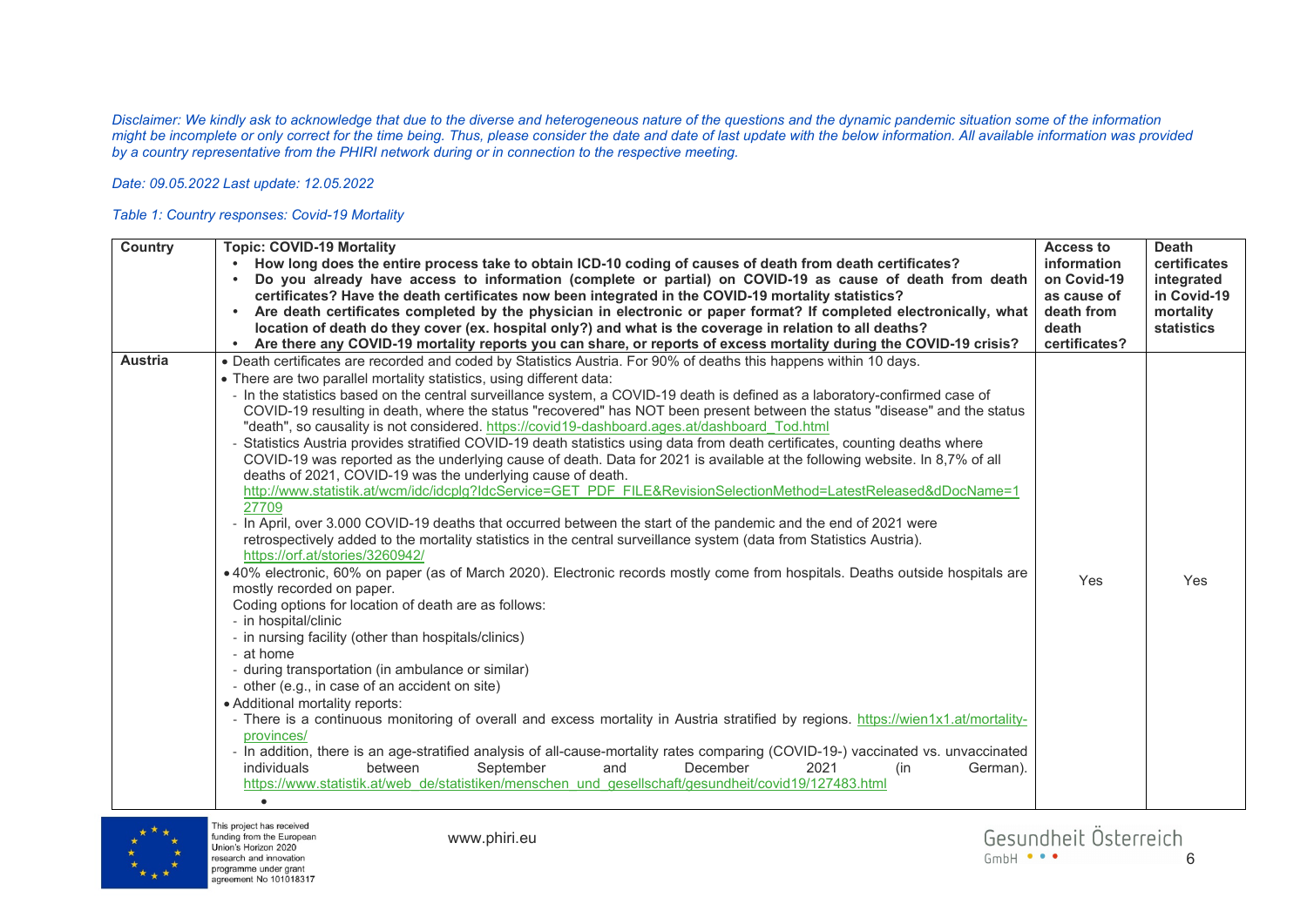| <b>Belgium</b>  | $\bullet$ 2-3 years                                                                                                                                                                 |             |     |
|-----------------|-------------------------------------------------------------------------------------------------------------------------------------------------------------------------------------|-------------|-----|
|                 | • Yes, partially and depending on the region.                                                                                                                                       |             |     |
|                 | • Paper format                                                                                                                                                                      |             |     |
|                 | • Yes, see                                                                                                                                                                          |             |     |
|                 | - https://covid-19.sciensano.be/fr/covid-19-situation-epidemiologique                                                                                                               |             |     |
|                 | - https://covid-19.sciensano.be/nl/covid-19-epidemiologische-situatie                                                                                                               | Yes, partly | Yes |
|                 | There is a thematic report about COVID-19 mortality                                                                                                                                 |             |     |
|                 | - https://covid-19.sciensano.be/sites/default/files/Covid19/COVID-                                                                                                                  |             |     |
|                 | 19 THEMATIC%20REPORT SURVEILLANCE%20OF%20COVID-19%20MORTALITY%20IN%20BELGIUM 2.pdf                                                                                                  |             |     |
|                 | Article about the COVID-19 deaths surveillance:                                                                                                                                     |             |     |
|                 | - https://doi.org/10.2807/1560-7917.ES.2021.26.48.2001402 Do you have reports of excess mortality during the COVID-19 crisis                                                        |             |     |
|                 | to share? Yes see webpage of Be-MOMO epistat. https://epistat.sciensano.be/momo/                                                                                                    |             |     |
| <b>Bulgaria</b> | The diagnosis for Covid-19 on death certificates was introduced according to the new abbreviation. Previously, the term                                                             |             |     |
|                 | undiagnosed infectious disease was used on death certificates. Access to death certificates via a portal that is updated daily.                                                     | Yes         | N/A |
|                 | Death certificates are filled out by doctors in hospitals; if someone is registered as a Covid case at home or not and dies, they are                                               |             |     |
|                 | also included in the mortality report.                                                                                                                                              |             |     |
| <b>Croatia</b>  | Two parallel systems in place. Covid-19 mortality is monitored daily by hospital survey system                                                                                      |             |     |
|                 | Regarding death certificates information is collected 3-6 months after death and is published in September for the year prior. It is                                                |             |     |
|                 | not part of the report sent to ECDC and other international organizations. Death certificate data is sent by Statistical Institute to                                               | N/A         | N/A |
|                 | Eurostat at the end of the year. Death certificates are completed by physicians in paper form. Covid-19 access mortality data is                                                    |             |     |
|                 | being sent by the Statistical Institute on a monthly basis to Eurostat and is available on their website.                                                                           |             |     |
| Czech           | Deaths are registered within 2 data sources - Infectious diseases surveillance systém and causes of death (COD) statistics                                                          |             |     |
| Republic        | By joining the 2 data sources we can additionally identify cases which                                                                                                              |             |     |
|                 | - died within 30 days, COVID death was not reported within surveillance systém                                                                                                      |             |     |
|                 | - COVID is reported on the death certificate but not reported in the surveillance systém                                                                                            |             |     |
|                 | Underlying COD is selected by IRIS, however, not very good quality of input data in Czechia (lack of education of certifying                                                        | N/A         | N/A |
|                 | physicians)                                                                                                                                                                         |             |     |
|                 | In 2020 – we did a validation study using the expert panel – some 4000 cases were validated mannually with use of hospital                                                          |             |     |
|                 | medical docummentation, information on DC was adapted in some cases                                                                                                                 |             |     |
|                 | Statistics on deaths in surveillance systém - were not changed, evidence of COD is not the primary purpose of the system                                                            |             |     |
| <b>Estonia</b>  | . Most of cases are coded and preliminary data published in 1-2 month after death SD15: Preliminary data of causes of death by<br>sex, county and month. PxWeb (https://www.tai.ee) |             |     |
|                 | • Access to aggregated data from Causes of Death Registry is easy, but Health Board needs for epidemiologic purposes death data                                                     |             |     |
|                 | on daily basis and mostly uses not validated data from e-health. E-health data are periodically checked with Causes of Death                                                        |             |     |
|                 | Registry.                                                                                                                                                                           | Yes         | N/A |
|                 | . Electronic medical death certificate was introduced in Estonia on 1st July 2019 to all health care providers and forensic experts.                                                |             |     |
|                 | . Estonian Causes of Death Registry participates to Euro-MOMO https://www.euromomo.eu/ and C-Mor                                                                                    |             |     |
|                 | https://www.unic.ac.cy/coronavirus/mortality/#tab-latestfindings_excess_mortality_monitoring_networks. Results_from_CORIVA-                                                         |             |     |
|                 | project-article https://www.thelancet.com/journals/lanepe/article/PIIS2666-7762(22)00087-4/fulltext                                                                                 |             |     |
| <b>Finland</b>  | For COVID-19 related death certificates, there is information in English at https://thl.fi/en/web/infectious-diseases-and-                                                          |             |     |
|                 | vaccinations/what-s-new/coronavirus-covid-19-latest-updates/situation-update-on-coronavirus/statistics-on-deaths-related-to-                                                        | N/A         | N/A |
|                 | covid-19                                                                                                                                                                            |             |     |



This project has received<br>funding from the European<br>Union's Horizon 2020<br>research and innovation<br>programme under grant<br>agreement No 101018317

www.phiri.eu

Gesundheit Österreich<br>
<sub>GmbH</sub> •••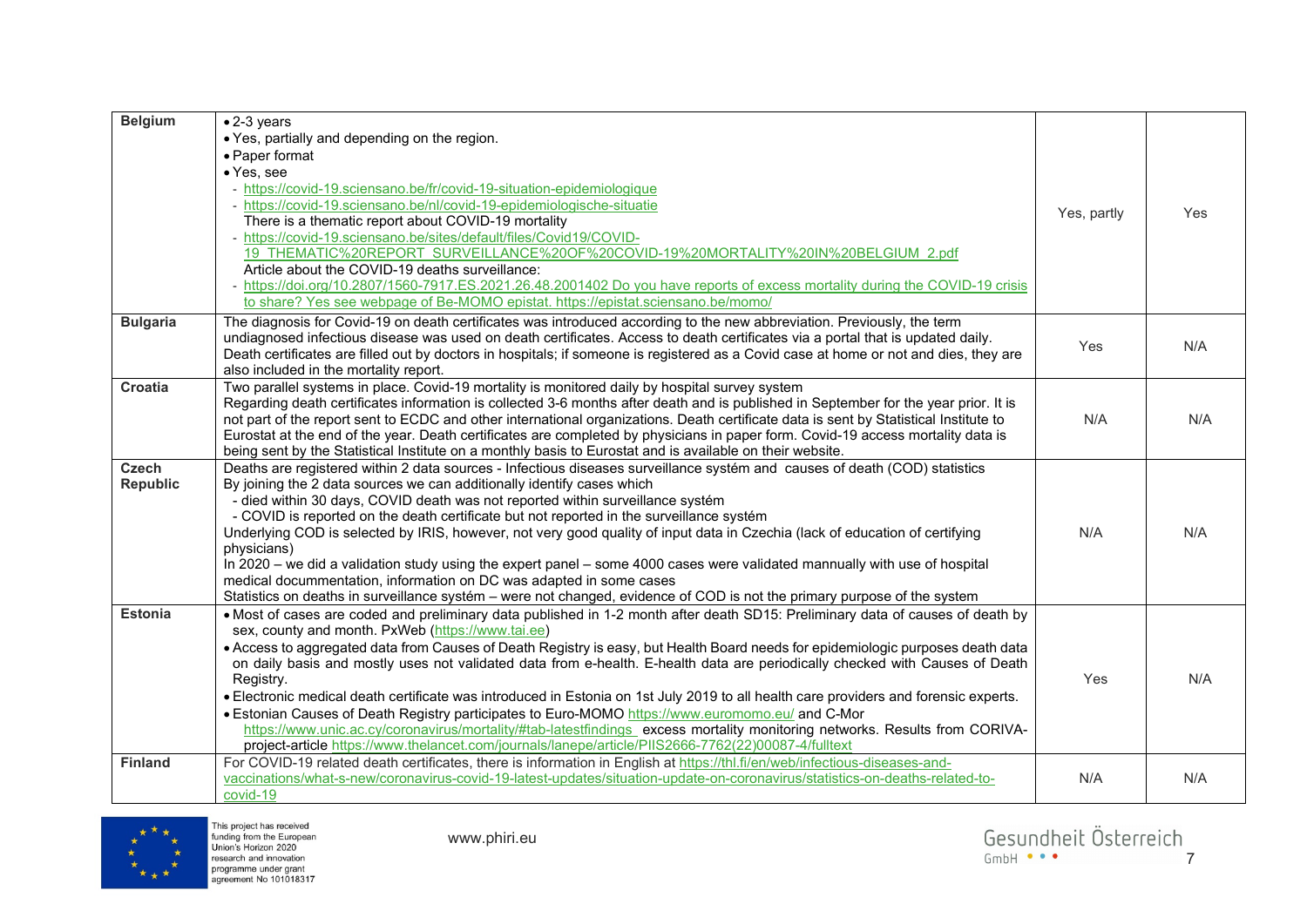| Ireland<br><b>Italy</b> | . The CSO publishes quarterly mortality statistics based on death registrations around 6 months in arrears. Link to latest release:<br>https://www.cso.ie/en/releasesandpublications/ep/p-vs/vitalstatisticsthirdquarter2021/<br>Figures published in the Vital Statistics quarterly releases are based on the narrative of cause of death that is reported, in<br>electronic format, on the death certificate once the death is registered with the General Registration Office (GRO) and<br>subsequently forwarded to the CSO for processing. All deaths that are registered are assigned an Underlying Cause of Death in<br>line with the World Health Organization (WHO) International Statistical Classification of Diseases and Related Health Problems<br>(ICD-10). This UCOD is assigned using the WHO selection rules and is dependent on the hierarchy of diseases or conditions<br>and their placement on the medical death certificate.<br>. CSO publishes mortality statistics based on the narrative of cause of death that is reported, in electronic format, on the death<br>certificate once the death is registered with the General Registration Office (GRO). The CSO publishes information on causes of<br>death related to COVID-19. It is important to note that there will be a number of deaths where COVID-19 will not be assigned as<br>the Underlying Cause of Death (UCOD) and therefore, the COVID-19 deaths in CSO mortality statistics, will vary from those put<br>into the public domain by the Department of Health/HPSC.<br>• Mortality registration is still largely paper-based cause-of-death certification and reporting, and has no link back to the certifying<br>doctor, among others, which would be desirable.<br>. A number of analyses of excess mortality have indicated that Ireland appears to have experienced lower excess mortality during<br>the COVID-19 pandemic than many other countries in Europe and globally.<br>- An April 2022 analysis by HIQA (Descriptive analysis of COVID-19 epidemiological indicators and associated contextual factors<br>in European countries) estimated that there were 2,019 excess deaths in Ireland between 2 March 2020 and 28 November 2021.<br>The excess deaths occurred during a seven-week period from late March to mid-May 2020 and an eight-week period from early<br>January to late February 2021. The two distinct peaks in excess mortality experienced by Ireland broadly corresponded with the<br>peaks observed for recorded COVID-19 deaths. Throughout the study period, there was substantial variability in the magnitude<br>and duration of peaks in excess mortality across European countries. Between mid- and late-2021, the excess mortality in Ireland<br>was observed to be amongst the lowest in Europe. The analysis of excess mortality contained in the report was based on the<br>data and approaches of EuroMOMO (a European mortality monitoring activity), which provides a long-standing and robust<br>approach to the measurement of excess mortality.<br>https://www.higa.ie/sites/default/files/2022-04/COVID-19-Epidemiological-analysis 0.pdf<br>- A study published in the Lancet in March 2022 (Estimating excess mortality due to the COVID-19 pandemic: a systematic<br>analysis of COVID-19-related mortality, 2020-21) indicated that rates varied substantially in western Europe, with estimated<br>rates in some countries almost as high as those for countries in other global regions. Ireland was among several European<br>countries (including Iceland, Norway, and Cyprus) which had some of the lowest rates in the world, at less than 50 excess deaths<br>per 100,000 population. Based on the Lancet publication, which does include a number of methodological caveats, Ireland had<br>the third lowest estimated excess mortality rate amongst western European countries for the relevant study period (1 January<br>2020 to 31 December 2021).<br>https://www.thelancet.com/journals/lancet/article/PIIS0140-6736(21)02796-3/fulltext<br>- https://www.hpsc.ie/a-z/respiratory/coronavirus/novelcoronavirus/surveillance/weeklyreportoncovid-<br>19deathsreportedinireland/?msclkid=5d65858ecf7211ec8a9f327c05c0831c<br>- https://www.hiqa.ie/reports-and-publications/health-technology-assessment/analysis-excess-all-cause-mortality-ireland<br>- https://www.higa.ie/reports-and-publications/health-technology-assessment/descriptive-analysis-covid-19-epidemiological<br>(includes section on reported deaths and excess mortality)<br>. Normally, official individual certified codes of deaths are available for the entire population after about 2 years; this is the time | Yes | Yes |
|-------------------------|------------------------------------------------------------------------------------------------------------------------------------------------------------------------------------------------------------------------------------------------------------------------------------------------------------------------------------------------------------------------------------------------------------------------------------------------------------------------------------------------------------------------------------------------------------------------------------------------------------------------------------------------------------------------------------------------------------------------------------------------------------------------------------------------------------------------------------------------------------------------------------------------------------------------------------------------------------------------------------------------------------------------------------------------------------------------------------------------------------------------------------------------------------------------------------------------------------------------------------------------------------------------------------------------------------------------------------------------------------------------------------------------------------------------------------------------------------------------------------------------------------------------------------------------------------------------------------------------------------------------------------------------------------------------------------------------------------------------------------------------------------------------------------------------------------------------------------------------------------------------------------------------------------------------------------------------------------------------------------------------------------------------------------------------------------------------------------------------------------------------------------------------------------------------------------------------------------------------------------------------------------------------------------------------------------------------------------------------------------------------------------------------------------------------------------------------------------------------------------------------------------------------------------------------------------------------------------------------------------------------------------------------------------------------------------------------------------------------------------------------------------------------------------------------------------------------------------------------------------------------------------------------------------------------------------------------------------------------------------------------------------------------------------------------------------------------------------------------------------------------------------------------------------------------------------------------------------------------------------------------------------------------------------------------------------------------------------------------------------------------------------------------------------------------------------------------------------------------------------------------------------------------------------------------------------------------------------------------------------------------------------------------------------------------------------------------------------------------------------------------------------------------------------------------------------------------------------------------------------------------------------------------------------------------------------------------------------------------------------------------------------------------------------------------------------------------------------------------------------------------------------------------------------------------------------------------------------------------------------------------------------------------------------------------------------------------------------------------------------------------------------------------------------------------------------------------------------------------------------------------------------------------------------------------------------------------------------------------------------------------------------------------------------------------------------------------------------------------------------------------------|-----|-----|
|                         | needed for the entire process of centralised coding according to ICD-10, checking and correction, as well as informatisation of<br>individual causes of death in a unique electronic database                                                                                                                                                                                                                                                                                                                                                                                                                                                                                                                                                                                                                                                                                                                                                                                                                                                                                                                                                                                                                                                                                                                                                                                                                                                                                                                                                                                                                                                                                                                                                                                                                                                                                                                                                                                                                                                                                                                                                                                                                                                                                                                                                                                                                                                                                                                                                                                                                                                                                                                                                                                                                                                                                                                                                                                                                                                                                                                                                                                                                                                                                                                                                                                                                                                                                                                                                                                                                                                                                                                                                                                                                                                                                                                                                                                                                                                                                                                                                                                                                                                                                                                                                                                                                                                                                                                                                                                                                                                                                                                                                        | Yes | No  |

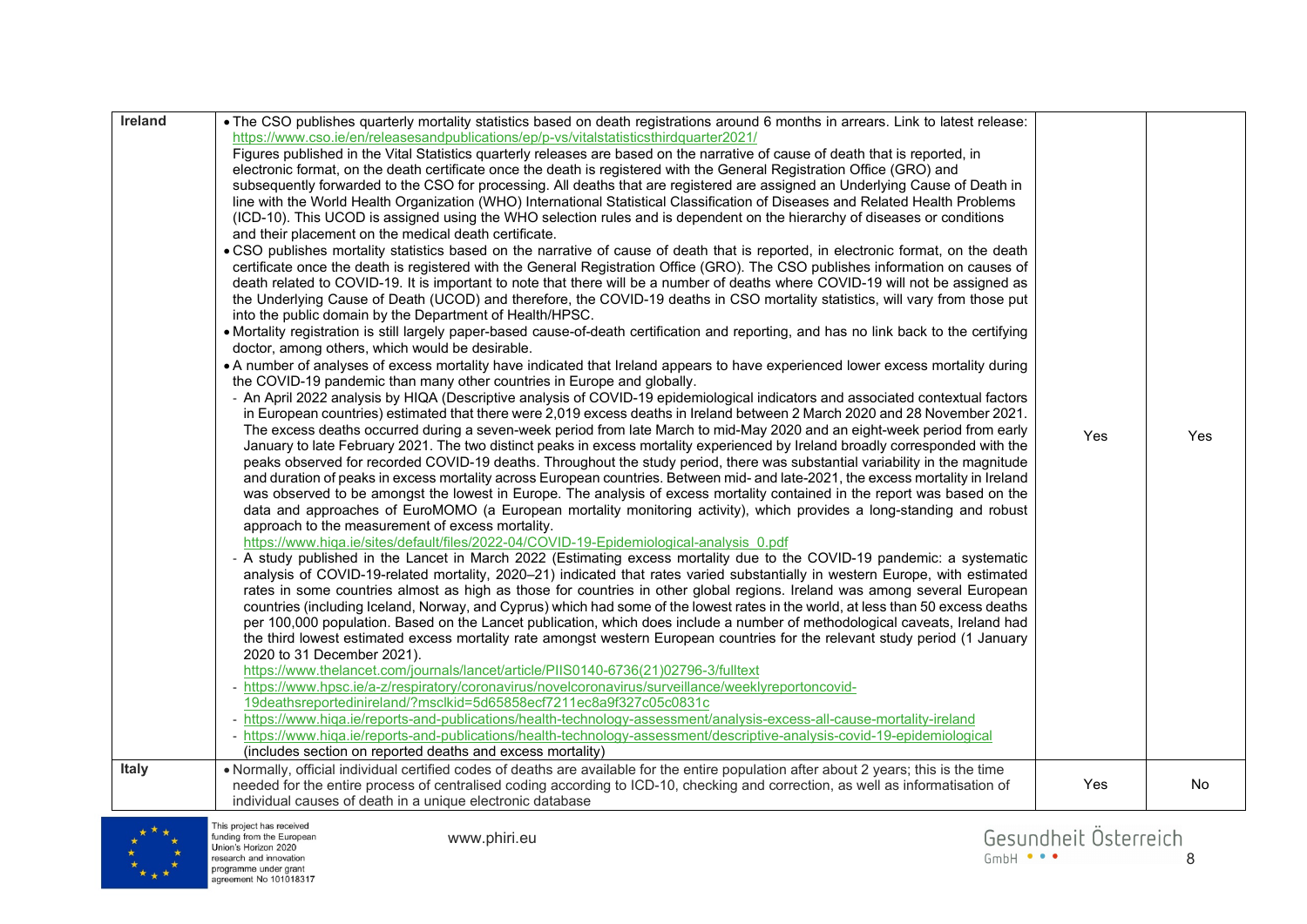|               | . Since we are involved in the informatised COVID-19 national surveillance system for preparing periodic reports on COVID-19<br>deaths and their clinical characteristics, we have access to COVID-19 deaths and their causes of death, that are daily updated.<br>We receive also some scanned certificates of death together with clinical charts that we review for preparing the report; they are<br>not coded according to ICD-10 yet. Death certificates are not integrated in the COVID-19 mortality statistics yet.<br>• Normally, death certificates are completed by the physician in a paper format. Then they are delivered to the National Institute of<br>Statistics (ISTAT), where the causes of death are coded according to the ICD-10, checked, corrected and informatised in a<br>unique database including main cause of death only and demographic information. The coverage includes all deaths occurring in<br>the national territory; therefore they include deaths of the overall resident population and the deaths of abroad citizens occurring<br>in the national territory;<br>. In the COVID-19 national surveillance system, we have the role of preparing periodic reports on COVID-19 deaths and their<br>clinical characteristics; at the beginning of the pandemic we provided the updated report three/four times a week and the<br>frequency of report delivery decreased continuously; the last delivered report on COVID-19 deaths and their clinical<br>characteristics is available at the following link in English language: https://www.epicentro.iss.it/en/coronavirus/bollettino/Report-<br>COVID-2019 10 january 2022.pdf.<br>Four reports of excess mortality were elaborated in collaboration between the Istituto Superiore di Sanità-ISS and the National<br>Institute of Statistics-ISTAT during the COVID-19 crisis; the last one is available at the following link:<br>https://www.epicentro.iss.it/coronavirus/pdf/Rapp Istat Iss gennaio-novembre-2020.pdf (in Italian language). |     |             |
|---------------|--------------------------------------------------------------------------------------------------------------------------------------------------------------------------------------------------------------------------------------------------------------------------------------------------------------------------------------------------------------------------------------------------------------------------------------------------------------------------------------------------------------------------------------------------------------------------------------------------------------------------------------------------------------------------------------------------------------------------------------------------------------------------------------------------------------------------------------------------------------------------------------------------------------------------------------------------------------------------------------------------------------------------------------------------------------------------------------------------------------------------------------------------------------------------------------------------------------------------------------------------------------------------------------------------------------------------------------------------------------------------------------------------------------------------------------------------------------------------------------------------------------------------------------------------------------------------------------------------------------------------------------------------------------------------------------------------------------------------------------------------------------------------------------------------------------------------------------------------------------------------------------------------------------------------------------------------------------------------------------------------------------------------------------------|-----|-------------|
| <b>Malta</b>  | . We usually report at T+12months. Typically ICD-10 coding is done within a few weeks of death, but for COVID-19, it is done within<br>the first 24 hours of death, due to the daily reporting.<br>· Yes, as usual<br>. In paper still, but electronic system being deployed.<br>. We rely on the international visualisation tools and rely on ECDC, WHO, EUROSTAT tools but COVID-19 mortality data for Malta<br>is available here: https://github.com/COVID19-Malta/COVID19-Data                                                                                                                                                                                                                                                                                                                                                                                                                                                                                                                                                                                                                                                                                                                                                                                                                                                                                                                                                                                                                                                                                                                                                                                                                                                                                                                                                                                                                                                                                                                                                        | Yes | Yes         |
| <b>Poland</b> | . Codes of causes of death are issued in accordance with the International Statistics Poland Classification of Diseases and Health<br>Problems - X Revision (ICD-10).<br>In our country about 3,000 codes of causes of death are used. In the death certificate completed by the doctor stating the cause<br>of death, it is crucial to correctly fill in appropriate fields according to the definitions:<br>1. Immediate cause of death - a disease or condition immediately leading to death<br>2. Secondary cause of death - a condition that gives rise to an immediate cause of death<br>3. Initial cause of death - a disease or other circumstances (e.g. an accident, external injury) that started the disease-related chain<br>of events leading directly to death<br>4. Other significant circumstances contributing to the death but not related to the disease nor the condition causing it, including<br>risk factors - all other diseases or conditions not included in the previously mentioned course of events, which however according<br>to the physician certifying death contributed to death.<br>It is recommended to use the two proposed codes for determination of the initial cause of death due to COVID 19 (ICD-10 Version:<br>$2019$ :<br>1. U07.1 COVID-19 - when the SARS-CoV-2 virus is identified on the basis of a laboratory test (molecular testing by RT-PCR),<br>cases confirmed according to the definition of infectious disease cases for epidemiological surveillance.<br>2. UO7.2 COVID-19 - when the virus is unidentified and COVID-19 has been diagnosed on the basis of clinical symptoms or<br>epidemiological criteria, and the laboratory test result is inconclusive or unavailable.<br>. The National Institute of Public Health PZH - National Research Institute prepared a Report for the period: December 27, 2020 -<br>March 31, 2022 on the analysis of the risk of death due to all causes and due to COVID-19 of vaccinated and unvaccinated people,                         | Yes | Yes, partly |

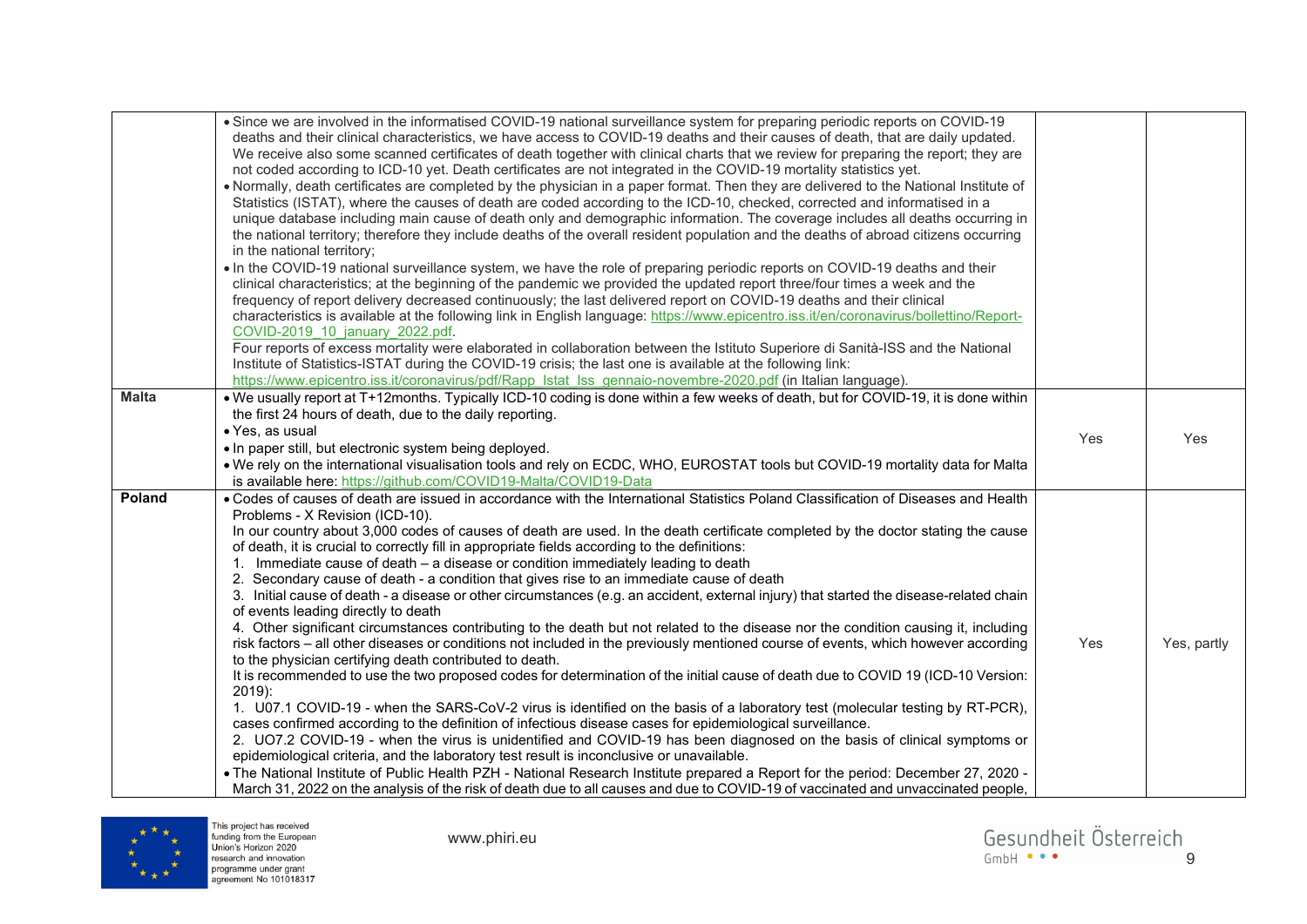|                 | which contain data on deaths. These, however, are deaths, for which there is no confirmed cause-and-effect relationship. The<br>report of the National Institute of Public Health PZH-NIB is available: https://www.pzh.gov.pl/raport-analiza-ryzyka-zgonu-z-                                                                                                                                                                                                                                                                                                                                                                                                                                                                                                                                                                                                                                                                                                                                                                                                                                                                                                                                                                                                                                                                                                                                                                                                                                                                                                                                                                                                                                                                |     |           |
|-----------------|------------------------------------------------------------------------------------------------------------------------------------------------------------------------------------------------------------------------------------------------------------------------------------------------------------------------------------------------------------------------------------------------------------------------------------------------------------------------------------------------------------------------------------------------------------------------------------------------------------------------------------------------------------------------------------------------------------------------------------------------------------------------------------------------------------------------------------------------------------------------------------------------------------------------------------------------------------------------------------------------------------------------------------------------------------------------------------------------------------------------------------------------------------------------------------------------------------------------------------------------------------------------------------------------------------------------------------------------------------------------------------------------------------------------------------------------------------------------------------------------------------------------------------------------------------------------------------------------------------------------------------------------------------------------------------------------------------------------------|-----|-----------|
| Portugal        | powodu-ogolu-przyczyn-oraz-z-powodu-covid-19-osob-zaszczepionych-i-niezaszczepionych/<br>Link to the Portuguese Mortality website: https://evm.min-saude.pt/                                                                                                                                                                                                                                                                                                                                                                                                                                                                                                                                                                                                                                                                                                                                                                                                                                                                                                                                                                                                                                                                                                                                                                                                                                                                                                                                                                                                                                                                                                                                                                 | N/A | N/A       |
| <b>Serbia</b>   | . It takes ref. year + 6months to have official data on cause of deat statistics.<br>• Preliminary data are available at the Statistical Office of Republic of Serbia. These data are not integrated in the COVID-19<br>mortality statistics.<br>• Certificates are completed by the physician using mix mode. Digitalisation of death certificate is on-gong starting from 2022.<br>• Yes, see<br>- http://www.doiserbia.nb.rs/img/doi/0038-982X/2021/0038-982X2101061M.pdf<br>- https://www.cambridge.org/core/journals/disaster-medicine-and-public-health-preparedness/article/abs/covid19-death-in-novi-<br>pazar-serbian-bergamo/18813B1DEE2F44A835C5A68D67FE78FA<br>- http://www.doiserbia.nb.rs/img/doi/0038-982X/2021/0038-982X2101061M.pdf<br>- https://scindeks-clanci.ceon.rs/data/pdf/1820-4244/2021/1820-42442118039M.pdf<br>- http://iriss.idn.org.rs/685/1/GPenev Demografija 2021 18.pdf<br>- https://elifesciences.org/articles/69336                                                                                                                                                                                                                                                                                                                                                                                                                                                                                                                                                                                                                                                                                                                                                                      | N/A | <b>No</b> |
| <b>Slovakia</b> | It depends on the speed (or capacity) of coroners. Death certificates are available in real time after autopsy (or post-mortem<br>examination)<br>• Yes and yes<br>• The physician can complete it both ways. However the electronic format is under developemnent (not integrated in national<br>ehealth) so the DC is finaly printed anyway. The electronic processing of DCs is a pilot not related to location. Despite it seems<br>reasonably to select hospital deaths, the relation to all deaths is meaningless. We are typically reporting autopsy rate of hospital<br>deaths vs. all deaths without resolution of CoD.<br>$\bullet$ Yes.                                                                                                                                                                                                                                                                                                                                                                                                                                                                                                                                                                                                                                                                                                                                                                                                                                                                                                                                                                                                                                                                           | Yes | Yes       |
| Slovenia        | . National Institute of Public Health (NIJZ) collects death certificates from coroners on paper. Causes of death are coded<br>immediately and then digitalized, but due to process of harmonisation of demographic data at Statistical Office, the final data are<br>prepared by 30 June or T + 6 months after reference period.<br>. Yes, NIJZ have access on information on COVID-19 at death certificates. It is necessary to expose that in the procedure of<br>coding the underlying causes of death (CoD), many other data sources besides death certificates are used, e.g. hospital<br>discharge data, Covid-19 monitoring system, etc. After finding some discrepancies, the coroner is contacted again to clarify<br>these discrepancies.<br>At the moment, Slovenia still publishes two "different" COVID-19 mortalities:<br>- Weekly numbers based on 28-days window, not checked by death certificates (include all deaths of patients with positive<br>SARS-CoV-2 test in 28 days before death, with no information on underlying CoD)<br>(https://www.nijz.si/sites/www.nijz.si/files/uploaded/tedenski prikaz umrli 20220502.xlsx)<br>- Yearly statistics on mortality, based on death certificates (links below)<br>. Death certificates are completed on paper, but Slovenia is now in the procedure of full digitalization of process of death<br>certificates which will be completed by 30 June 2023.<br>• Excess mortality is published weekly, using the methodology of EuroMOMO<br>(https://www.nijz.si/sites/www.nijz.si/files/uploaded/gumb 4- smrti v povezavi s covid-19 202200502.pdf in Slovenian<br>language). Slovenian data are also available at EuroMOMO webpage https://www.euromomo.eu/ | Yes | Yes       |

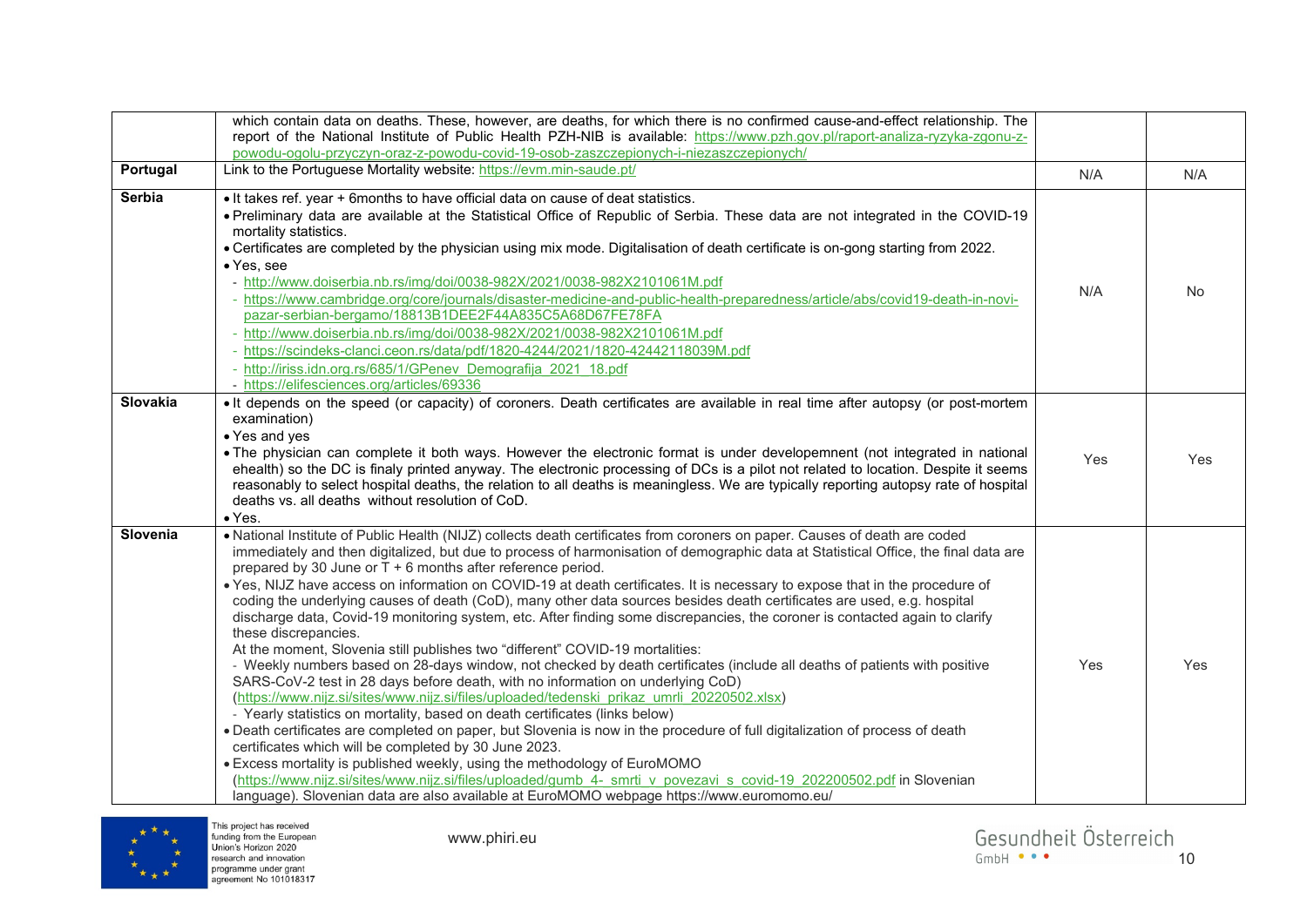|       | - Data on causes of death for 2020 are published at NIJZ health data portal (Slovenian language only)<br>- Covid-19 related deaths, by sex and age:<br>https://podatki.nijz.si/Selection.aspx?px_path=NIJZ%20podatkovni%20portal 1%20Zdravstveno%20stanje%20prebivalstva 0<br>2%20Umrli 4%20Umrli%20po%20vzroku%20smrti&px tableid=10204008.px&px language=sl&px db=NIJZ%20podatkovni%2<br>0portal&rxid=51456931-c2b3-457c-bc0f-bd6238d249c3<br>- Covid-19 related deaths, by sex, age groups and regions (NUTS3):<br>https://podatki.nijz.si/Selection.aspx?px_path=NIJZ%20podatkovni%20portal_1%20Zdravstveno%20stanje%20prebivalstva_0<br>2%20Umrli_4%20Umrli%20po%20vzroku%20smrti&px_tableid=10204009.px&px_language=sl&px_db=NIJZ%20podatkovni%2<br>0portal&rxid=51456931-c2b3-457c-bc0f-bd6238d249c3<br>- Covid-19 related deaths, by sex, place of death and status of deceased (resident of LTC):<br>https://podatki.nijz.si/Selection.aspx?px_path=NIJZ%20podatkovni%20portal 1%20Zdravstveno%20stanje%20prebivalstva 0<br>2%20Umrli 4%20Umrli%20po%20vzroku%20smrti&px tableid=10204010.px&px language=sl&px db=NIJZ%20podatkovni%2                                                                                                                                                                                                                                                                                                                                                                                                                                                                                                                                                                                                                                                                                                                                                                                                                                                                                                                                                                                                                                                                                                                                                                                                                                                                                                                                                                                                                                                                                                                                                                                                                                                                                                                                                                                                                                                                                                                                                                                                                                                                                                                        |     |     |
|-------|-----------------------------------------------------------------------------------------------------------------------------------------------------------------------------------------------------------------------------------------------------------------------------------------------------------------------------------------------------------------------------------------------------------------------------------------------------------------------------------------------------------------------------------------------------------------------------------------------------------------------------------------------------------------------------------------------------------------------------------------------------------------------------------------------------------------------------------------------------------------------------------------------------------------------------------------------------------------------------------------------------------------------------------------------------------------------------------------------------------------------------------------------------------------------------------------------------------------------------------------------------------------------------------------------------------------------------------------------------------------------------------------------------------------------------------------------------------------------------------------------------------------------------------------------------------------------------------------------------------------------------------------------------------------------------------------------------------------------------------------------------------------------------------------------------------------------------------------------------------------------------------------------------------------------------------------------------------------------------------------------------------------------------------------------------------------------------------------------------------------------------------------------------------------------------------------------------------------------------------------------------------------------------------------------------------------------------------------------------------------------------------------------------------------------------------------------------------------------------------------------------------------------------------------------------------------------------------------------------------------------------------------------------------------------------------------------------------------------------------------------------------------------------------------------------------------------------------------------------------------------------------------------------------------------------------------------------------------------------------------------------------------------------------------------------------------------------------------------------------------------------------------------------------------------------------------------------------------------------------------------------------------------|-----|-----|
| Spain | 0portal&rxid=51456931-c2b3-457c-bc0f-bd6238d249c3<br>. COVID-19 Mortality has been and is one of the most controversial issues during the COVID-19 pandemic. The increase in the<br>number of deaths, the affectation of the workforce of the Civil Registry Offices, have produced delays in sending demographic<br>information of deaths. Also the coding and COVID-19 death extraction (carried out by the Ministry of Health in Spain) have affected<br>the entire process.<br>The last official data currently available on COVID-19 deaths is from 2020 (published in November 2021).<br>. Yes. For the issuance of the corresponding death certificates, in cases of probable Covid-19 infection in the community<br>environment without analytical confirmation, once the medical history of the deceased has been consulted, if possible, with special<br>attention to the symptoms described in the infection, it will proceed to certify as follows:<br>- Initial or Fundamental Cause of Death: unconfirmed COVID-19 or suspected coronavirus infection.<br>- Immediate Cause: the ultimate cause that is considered correct, serve as examples "multiple organ failure", "respiratory distress"<br>or "acute respiratory failure".<br>- Intermediate causes may be reflected if they exist or are known: "pneumonia" "sepsis" or "coagulopathy".<br>- In the "other processes" section, the pathologies or comorbidities that entail a greater risk of developing serious illness should<br>be collected: "cardiovascular diseases", "arterial hypertension" or "diabetes".<br>In cases of COVID 19 confirmed by laboratory tests, the fundamental cause must include it as follows: COVID-19 confirmed. For<br>the rest of the certification, proceed as in the previous section.<br>The elaboration of the mortality statistics is complex. Several administrations intervene: central scope (Justice and Statistics) and<br>regional scope (Statistics and Health), and not always at the same level, depending on the regional law of statistics. In addition,<br>participate the current Collegiate Medical Organization, holder of the death certificates.<br>. Paper format. Currently in Spain we use the form published in 2009, edited by the General Council of Physicians (CGCOM) and<br>the National Institute of Statistics (INE).<br>. The information on COVID-19 mortality in Spain (also hospitalization and ICU admission) is included in the National<br>Epidemiological Surveillance Network (RENAVE) Reports (last published on 3rd May, 2022).<br>https://www.isciii.es/QueHacemos/Servicios/VigilanciaSaludPublicaRENAVE/EnfermedadesTransmisibles/Paginas/InformesCO<br>VID-19.aspx<br>. The Information on daily mortality from all causes is obtained from the General Registry of Civil and Notary Registries of the<br>Ministry of Justice by the National Centre of Epidemiology (CNE) which distributes the corresponding information among all the<br>Spanish regions. The Monitoring System of daily Mortality (MoMo) in Spain includes deaths for all causes from civilians<br>computerized registries.<br>It estimates all causes excess mortality which has been daily updated in https://momo.isciii.es/panel momo/ | Yes | N/A |



This project has received<br>funding from the European<br>Union's Horizon 2020<br>research and innovation<br>programme under grant<br>agreement No 101018317

www.phiri.eu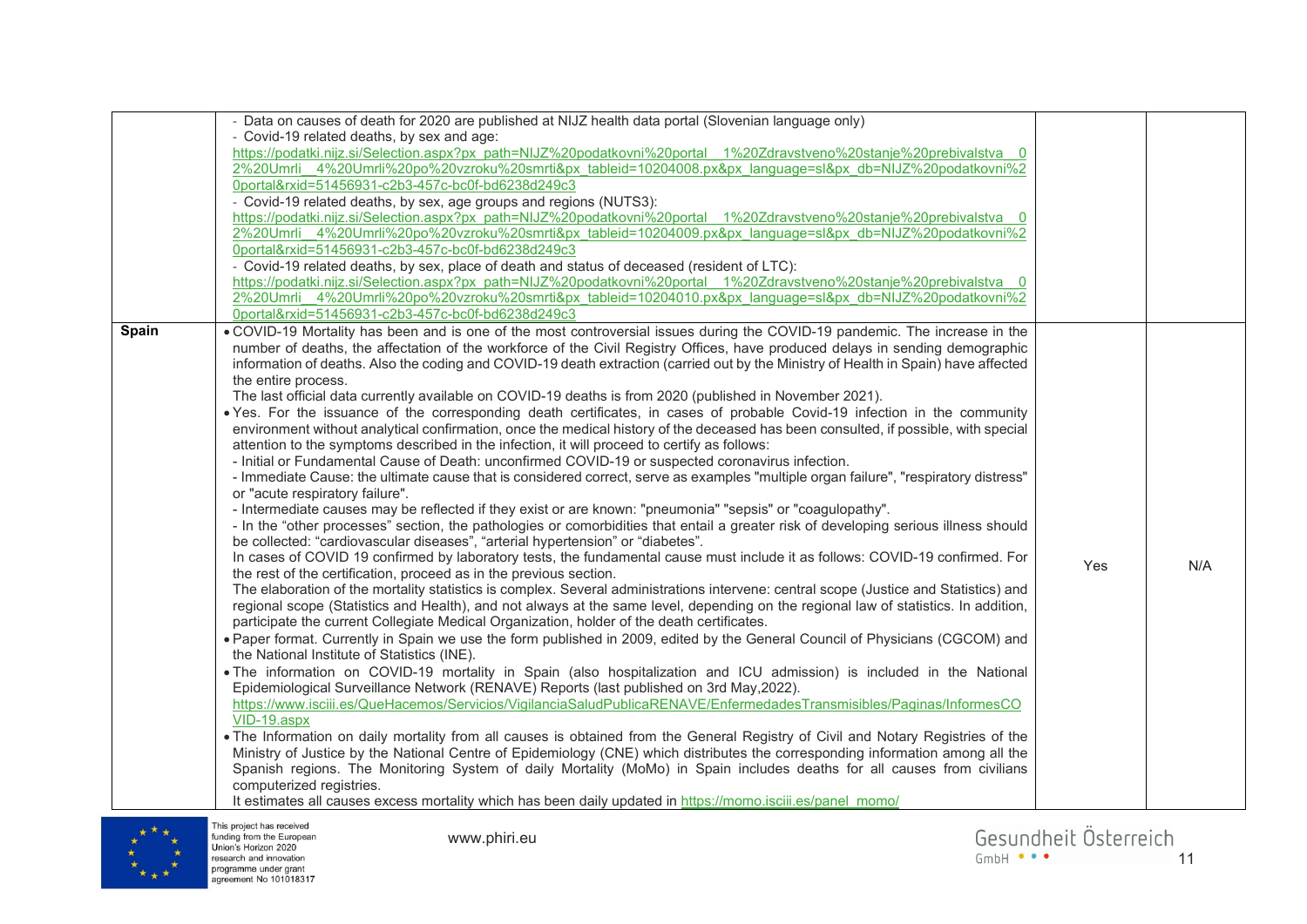|               | Weekly MOMO reports (last published on 5th May, 2022) have been published in<br>https://www.isciii.es/QueHacemos/Servicios/VigilanciaSaludPublicaRENAVE/EnfermedadesTransmisibles/Paginas/Informes Mo<br>Mo $2022 \text{.aspx}$                        |     |            |
|---------------|--------------------------------------------------------------------------------------------------------------------------------------------------------------------------------------------------------------------------------------------------------|-----|------------|
|               | Further information:                                                                                                                                                                                                                                   |     |            |
|               | - Barbería E, Grijalba M, Amador Martínez J, Marcos RA, García V. Defunciones por COVID-19 en España y estadísticas de<br>mortalidad. Gaceta Sanitaria 2021;35(3):304-304. https://dx.doi.org/10.1016/j.gaceta.2020.09.003                             |     |            |
|               | - Cirera L, Segura A, Hernández I. Defunciones por COVID-19: no están todas las que son y no son todas las que están. Gaceta                                                                                                                           |     |            |
|               | Sanitaria 2022;35:590-593. https://dx.doi.org/10.1016/j.gaceta.2020.06.006<br>- Teijeira-Alvarez R, León-Sanz MP, Castro-Herranz S, Floristán-Floristán Y, Salazar-Lozano MI, Moreno-Iribas MC. La                                                     |     |            |
|               | certificación de la defunción de casos de COVID-19 en España. Revista Española de Medicina Legal 2020;46(3):101-108                                                                                                                                    |     |            |
|               | https://doi.org/10.1016/j.reml.2020.05.006                                                                                                                                                                                                             |     |            |
|               | - León-Gómez, I.; Mazagatos, C.; Delgado-Sanz, C.; Frías, L.; Vega-Piris, L.; Rojas Benedicto, A.; Larrauri, A. The Impact of<br>COVID-19 on Mortality in Spain: Monitoring Excess Mortality (MoMo) and the Surveillance of Confirmed COVID-19 Deaths. |     |            |
|               | Viruses 2021, 13, 2423. https://doi.org/10.3390/ v13122423                                                                                                                                                                                             |     |            |
| <b>United</b> | . About 80% are registered within a week. Deaths investigated by coroners take longer. See                                                                                                                                                             |     |            |
| Kingdom       | https://www.ons.gov.uk/peoplepopulationandcommunity/birthsdeathsandmarriages/deaths/articles/impactofregistrationdelayson<br>mortalitystatisticsinenglandandwales/2020                                                                                 |     |            |
|               | • Yes and yes.                                                                                                                                                                                                                                         |     |            |
|               | . The system is semi-electronic and covers all deaths. Medical certificates of the cause of death (MCCD) are completed by                                                                                                                              |     |            |
|               | doctors and usually emailed to registrars of birth and deaths in local authorities and send to the Office of National Statistics -                                                                                                                     | Yes | <b>Yes</b> |
|               | see https://www.england.nhs.uk/coronavirus/wp-content/uploads/sites/52/2022/03/C1566-information-for-medical-practitioners-<br>after-the-coronavirus-act-2020-expires-march-2022.pdf                                                                   |     |            |
|               | $\bullet$ Yes, see                                                                                                                                                                                                                                     |     |            |
|               | - https://coronavirus.data.gov.uk/details/deaths                                                                                                                                                                                                       |     |            |
|               | - https://www.ons.gov.uk/peoplepopulationandcommunity/birthsdeathsandmarriages/deaths/articles/excessdeathsinenglandand                                                                                                                                |     |            |
|               | wales/march2020todecember2021                                                                                                                                                                                                                          |     |            |